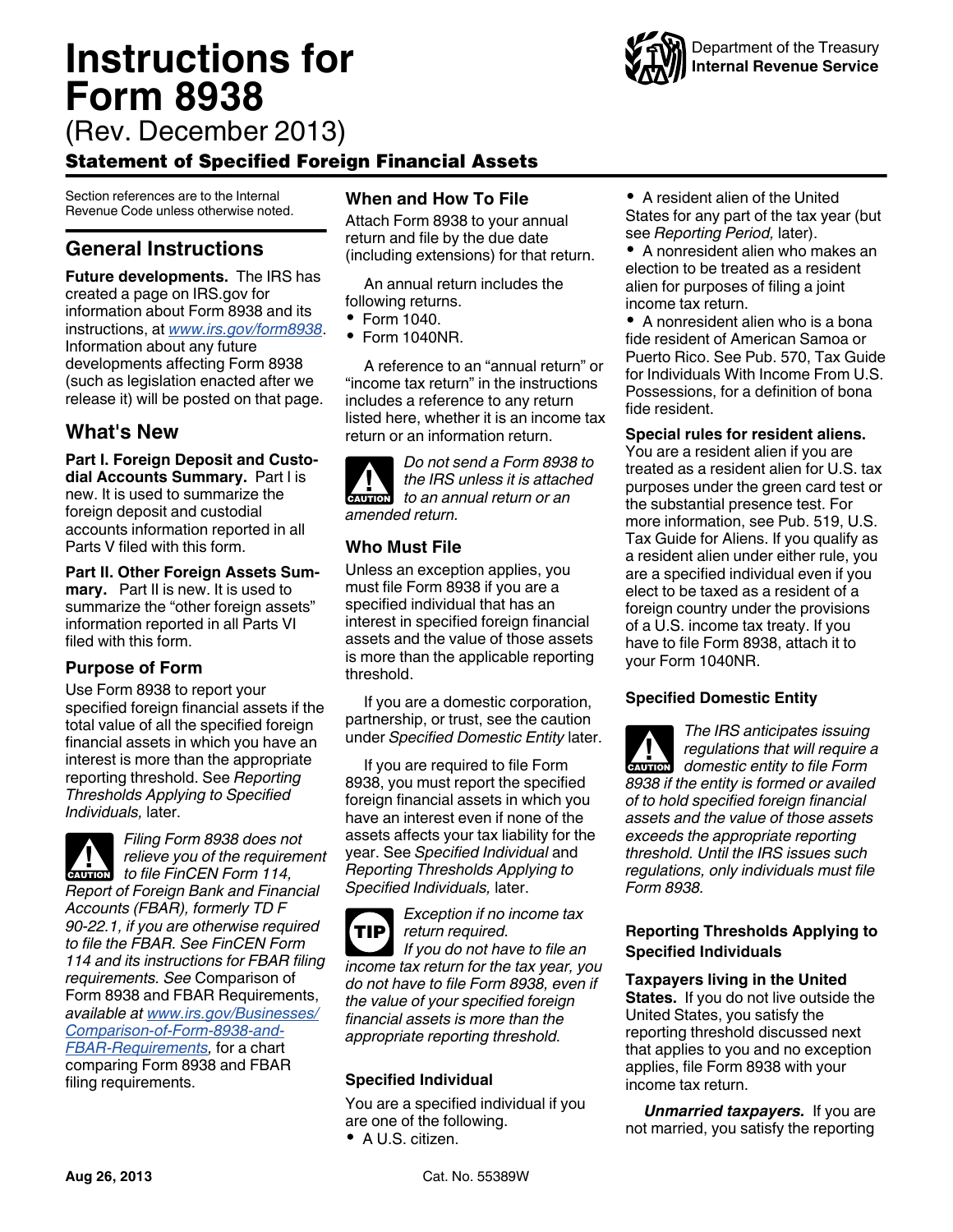<span id="page-1-0"></span>threshold only if the total value of your specified foreign financial assets is more than \$50,000 on the last day of the tax year or more than \$75,000 at any time during the tax year.

*Married taxpayers filing a joint income tax return.* If you are married and you and your spouse file a joint income tax return, you satisfy the reporting threshold only if the total value of your specified foreign financial assets is more than \$100,000 on the last day of the tax year or more than \$150,000 at any time during the tax year.

*Married taxpayers filing separate income tax returns.* If you are married and file a separate income tax return from your spouse, you satisfy the reporting threshold only if the total value of your specified foreign financial assets is more than \$50,000 on the last day of the tax year or more than \$75,000 at any time during the tax year.

**Taxpayers living outside the United States.** If your tax home is in a foreign country, you meet one of the presence abroad tests described next, and no exception applies, file Form 8938 with your income tax return if you satisfy the reporting threshold discussed next that applies to you.

*Unmarried taxpayers.* If you are not married, you satisfy the reporting threshold only if the total value of your specified foreign financial assets is more than \$200,000 on the last day of the tax year or more than \$300,000 at any time during the tax year.

*Married taxpayers filing a joint income tax return.* If you are married and you and your spouse file a joint income tax return, you satisfy the reporting threshold only if the total value of your specified foreign financial assets is more than \$400,000 on the last day of the tax year or more than \$600,000 at any time during the tax year.

*Married taxpayers filing separate income tax returns.* If you are married and file a separate income tax return from your spouse, you satisfy the reporting threshold only if the total value of your specified foreign financial assets is more than \$200,000 on the last day of the tax

year or more than \$300,000 at any time during the tax year.

*Presence abroad.* You satisfy the presence abroad test if you are one of the following.

• A U.S. citizen who has been a bona fide resident of a foreign country or countries for an uninterrupted period that includes an entire tax year.

A U.S. citizen or resident who is present in a foreign country or countries at least 330 full days during any period of 12 consecutive months that ends in the tax year being reported.

### **Determining the Total Value of Your Specified Foreign Financial Assets**

You must figure the total value of the specified foreign financial assets in which you have an interest to determine if you satisfy the reporting threshold that applies to you. To determine if you have an interest in a specified foreign financial asset, see *Interests in Specified Foreign Financial Assets,* later.

**Valuing specified foreign financial assets.** The value of a specified foreign financial asset for purposes of determining the total value of specified foreign financial assets in which you have an interest during the tax year or on the last day of the tax year is the asset's fair market value. For purposes of figuring the total value of specified foreign financial assets, the value of a specified foreign financial asset denominated in a foreign currency must be first determined in the foreign currency and then converted to U.S. dollars. See *Foreign currency conversion* in *Reporting Maximum Value,* later, for rules on determining and applying the appropriate foreign currency exchange rate.

**Value of an interest in a foreign trust during the tax year.** If you do not know or have reason to know based on readily accessible information the fair market value of your interest in a foreign trust during the tax year, the value to be included in determining the total value of your specified foreign financial assets during the tax year is the maximum value of your interest in the foreign trust. See *Valuing interests in foreign trusts* in *Reporting Maximum Value,* 

later, for rules on determining the maximum value of an interest in a foreign trust.

**Value of an interest in a foreign estate, foreign pension plan, and foreign deferred compensation plan.**  If you do not know or have reason to know based on readily accessible information the fair market value of your interest in a foreign estate, foreign pension plan, or foreign deferred compensation plan during the tax year, the value to be included in determining the total value of your specified foreign financial assets during the tax year is the fair market value, determined as of the last day of the tax year, of the currency and other property distributed during the tax year to you. If you received no distributions during the tax year and do not know or have reason to know based on readily accessible information the fair market value of your interest, use a value of zero for the interest.

**Asset with no positive value.** If the maximum value of a specified foreign financial asset is less than zero, use a value of zero for the asset.

**Assets reported on another form.**  If you are a specified individual, include the value of all specified foreign financial assets, even if they are reported on another form listed in Part IV, to determine if you satisfy the reporting threshold that applies to you. See *Part IV, Excepted Specified Foreign Financial Assets,* later.

**Joint interests.** If you jointly own an asset with someone else, the value that you use to determine the total value of all of your specified foreign financial assets depends on whether the other owner is your spouse and, if so, whether your spouse is a specified individual and whether you file a joint or separate return.

*Joint ownership with spouse filing joint income tax return.* If you and your spouse file a joint income tax return and, therefore, would file one combined Form 8938 for the tax year, include the value of the asset jointly owned with your spouse only once to determine the total value of all of the specified foreign financial assets you and your spouse own.

*Joint ownership with spouse filing separate income tax return.*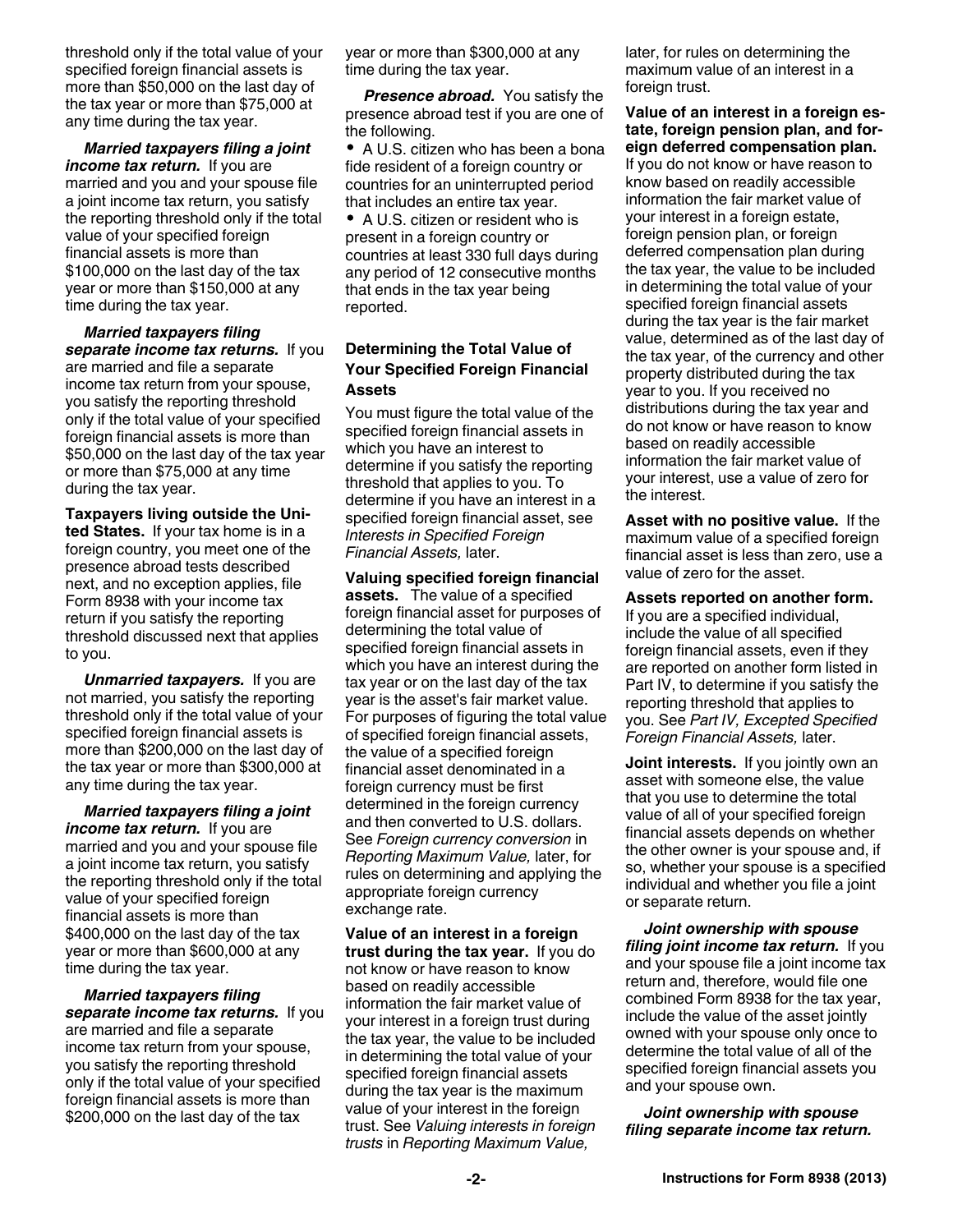<span id="page-2-0"></span>If you and your spouse are specified individuals and you each file a separate annual return, include one-half of the value of the asset jointly owned with your spouse to determine the total value of all of your specified foreign financial assets.

*Joint ownership with a spouse who is not a specified individual or someone other than a spouse.* Each joint owner includes the entire value of the jointly owned asset to determine the total value of all of that joint owner's specified foreign financial assets.

*Examples.* These examples may help you decide if you have to file Form 8938.

*I am not married and do not live abroad. The total value of my specified foreign financial assets does not exceed \$49,000 during the tax year.* You do not have to file Form 8938. You do not satisfy the reporting threshold of more than \$50,000 on the last day of the tax year or more than \$75,000 at any time during the tax year.

*I am not married and do not live abroad. I sold my only specified foreign financial asset on October 15, when its value was \$125,000.*  You have to file Form 8938. You satisfy the reporting threshold even though you do not hold any specified foreign financial assets on the last day of the tax year because you did own specified foreign financial assets of more than \$75,000 at any time during the tax year.

*I am not married and do not live abroad. An unrelated U.S. resident and I jointly own a specified foreign financial asset valued at \$60,000.* You each have to file Form 8938. You each satisfy the reporting threshold of more than \$50,000 on the last day of the tax year.

*I am not married and do not live abroad. I own an entity disregarded for tax purposes, which owns one specified foreign financial asset valued at \$30,000. In addition, I own a specified foreign financial asset valued at \$25,000.* You have to file Form 8938. You own both the specified foreign financial asset owned by the disregarded entity and the specified foreign financial asset you own directly, for a total value of \$55,000.

You satisfy the reporting threshold of more than \$50,000 on the last day of the tax year.

*My spouse and I do not live abroad and file a joint income tax return. We jointly own a single specified foreign financial asset valued at \$60,000.* You and your spouse do not have to file Form 8938. You do not satisfy the reporting threshold of more than \$100,000 on the last day of the tax year or more than \$150,000 at any time during the tax year.

*My spouse and I do not live abroad, file a joint income tax return, and jointly and individually own specified foreign financial assets. On the last day of the tax year, my spouse and I jointly own a specified foreign financial asset with a value of \$90,000. My spouse has a separate interest in a specified foreign financial asset with a value of \$10,000. I have a separate interest in a specified foreign financial asset with a value of \$1,000.* You and your spouse have to file a combined Form 8938. You and your spouse have an interest in specified foreign financial assets in the amount of \$101,000 on the last day of the tax year. This is the entire value of the specified foreign financial asset that you jointly own, \$90,000, plus the value of the asset that your spouse separately owns, \$10,000, plus the value of the asset that you separately own, \$1,000. You and your spouse satisfy the reporting threshold of more than \$100,000 on the last day of the tax year.

*My spouse and I do not live abroad, file separate income tax returns, and jointly own a specified foreign financial asset valued at \$60,000 for the entire year.* Neither you nor your spouse has to file Form 8938. You each use one-half of the value of the asset, \$30,000, to determine the total value of specified foreign financial assets that you each own. Neither of you satisfies the reporting threshold of more than \$50,000 on the last day of the tax year or more than \$75,000 at any time during the tax year.

*My spouse and I file separate income tax returns, jointly and individually own specified foreign financial assets, and do not live abroad. On the last day of the tax* 

*year, my spouse and I jointly own a specified foreign financial asset with a value of \$90,000. My spouse has a separate interest in a specified foreign financial asset with a value of \$10,000. I have a separate interest in a specified foreign financial asset with a value of \$1,000.* You do not have to file Form 8938 but your spouse does. Your spouse has an interest in specified foreign financial assets in the amount of \$55,000 on the last day of the tax year. This is one-half of the value of the asset that you jointly own, \$45,000, plus the entire value of the asset that your spouse separately owns, \$10,000. You have an interest in specified foreign financial assets in the amount of \$46,000 on the last day of the tax year. This is one-half of the value of the asset that you jointly own, \$45,000, plus the entire value of the asset that you separately own, \$1,000. Your spouse satisfies the reporting threshold of more than \$50,000 on the last day of the tax year. You do not satisfy the reporting threshold of more than \$50,000 on the last day of the tax year or more than \$75,000 at any time during the tax year.

*My spouse and I are U.S. citizens but live abroad for the entire tax year and file a joint income tax return. The total value of our combined specified foreign financial assets on any day of the tax year is \$150,000.* You and your spouse do not have to file Form 8938. You do not satisfy the reporting threshold of more than \$400,000 on the last day of the tax year or more than \$600,000 at any time during the tax year for married individuals who live abroad and file a joint income tax return.

*My spouse and I live abroad and file separate income tax returns. My spouse is not a specified individual. On the last day of the tax year, my spouse and I jointly own a specified foreign financial asset with a value of \$150,000. My spouse has a separate interest in a specified foreign financial asset with a value of \$10,000. I have a separate interest in a specified foreign financial asset with a value of \$60,000.* You have to file Form 8938 but your spouse, who is not a specified individual, does not. You have an interest in specified foreign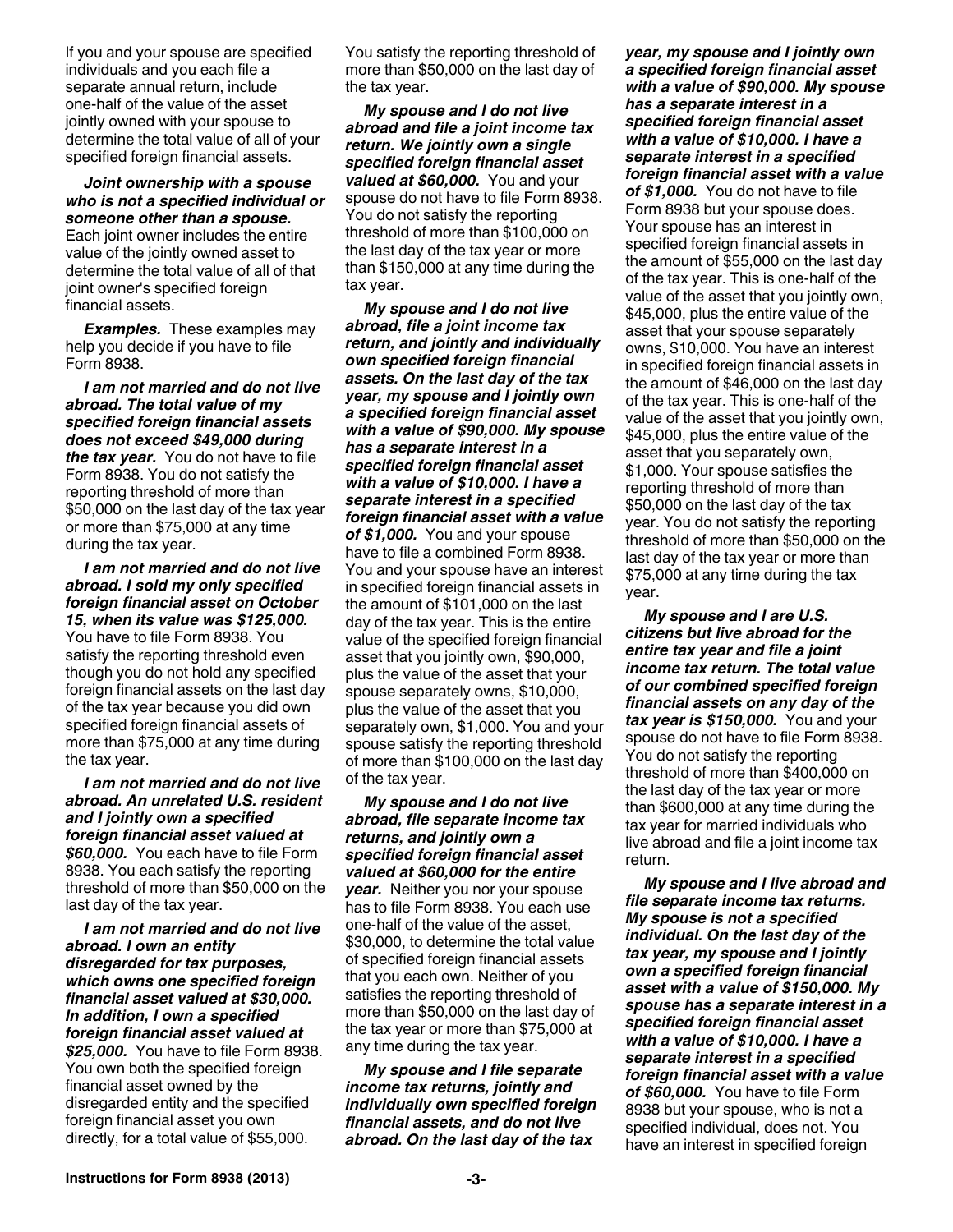<span id="page-3-0"></span>financial assets in the amount of \$210,000 on the last day of the tax year. This is the entire value of the asset that you jointly own, \$150,000, plus the entire value of the asset that you separately own, \$60,000. You satisfy the reporting threshold for a married individual living abroad and filing a separate return of more than \$200,000 on the last day of the tax year.

#### **Specified Foreign Financial Assets**

Specified foreign financial assets include the following assets.

1. Financial accounts maintained by a foreign financial institution.

2. The following foreign financial assets if they are held for investment and not held in an account maintained by a financial institution:

a. Stock or securities issued by someone that is not a U.S. person,

b. Any interest in a foreign entity, and

c. Any financial instrument or contract that has an issuer or counterparty that is not a U.S. person.

For foreign financial assets excepted from reporting, see *Assets Not Required to be Reported,* later.

**Foreign social security.** An interest in a social security, social insurance, or other similar program of a foreign government is not a specified foreign financial asset.

**Financial account.** A financial account is any depository or custodial account maintained by a foreign financial institution as well as any equity or debt interest in a foreign financial institution (other than interests that are regularly traded on an established securities market). A specified foreign financial asset includes a financial account maintained by a financial institution that is organized under the laws of a U.S. possession (American Samoa, Guam, the Northern Mariana Islands, Puerto Rico, or the U.S. Virgin Islands).

*Foreign financial institution.* In most cases, a foreign financial institution is any financial institution that is not a U.S. entity and satisfies one or more of the following.

 $\bullet$  It accepts deposits in the ordinary course of a banking or similar business.

 $\bullet$  It holds financial assets for the account of others as a substantial part of its business.

• It is engaged (or holds itself out as being engaged) primarily in the business of investing, reinvesting, or trading in securities, partnership interests, commodities, or any interest (including a futures or forward contract or option) in such securities, partnership interests, or commodities.

A foreign financial institution includes investment vehicles such as foreign mutual funds, foreign hedge funds, and foreign private equity funds.

**Other specified foreign financial assets.** Examples of other specified foreign financial assets include the following, if they are held for investment and not held in a financial account.

• Stock issued by a foreign corporation.

A capital or profits interest in a foreign partnership.

• A note, bond, debenture, or other form of indebtedness issued by a foreign person.

• An interest in a foreign trust or foreign estate.

• An interest rate swap, currency swap, basis swap, interest rate cap, interest rate floor, commodity swap, equity swap, equity index swap, credit default swap, or similar agreement with a foreign counterparty.

• An option or other derivative instrument with respect to any of these examples or with respect to any currency or commodity that is entered into with a foreign counterparty or issuer.

**Assets held for investment.** You hold an asset, including a partnership interest, for investment if you do not use it in, or hold it for use in, the conduct of any trade or business.

Stock is not considered used or held for use in the conduct of a trade or business.

#### **Interests in Specified Foreign Financial Assets**

You have an interest in a specified foreign financial asset if any income, gains, losses, deductions, credits, gross proceeds, or distributions from holding or disposing of the asset are or would be required to be reported, included, or otherwise reflected on your income tax return.

You have an interest in a specified foreign financial asset even if there are no income, gains, losses, deductions, credits, gross proceeds, or distributions from holding or disposing of the asset included or reflected on your income tax return for this tax year.

**Interests in assets held by disre-**

**garded entities.** If you are the owner of a disregarded entity, you have an interest in any specified foreign financial assets owned by the disregarded entity.

**Interests in jointly owned assets.** 

A joint owner of an asset has an interest in the entire asset. For special rules for interests in assets jointly owned by spouses, see *Joint interests*  in *Determining the Total Value of Your Specified Foreign Financial Assets,*  earlier, and *Reporting the value of jointly owned assets,* in *Reporting Maximum Value,* later.

**Interests in assets held in financial accounts.** If you have an interest in a financial account that holds specified foreign financial assets, you do not have to report the assets held in the account.

#### **Interests in assets generating certain unearned income of children.**

If you file Form 8814, Parents' Election To Report Child's Interest and Dividends, with your income tax return to elect to include in your gross income certain unearned income of your child (the "kiddie tax" election), you have an interest in any specified foreign financial asset held by the child.

#### **Interests in assets held by entities that are not disregarded entities.**

In most cases, you do not own an interest in any specified foreign financial asset held by a partnership, corporation, trust, or estate solely as a result of your status as a partner, shareholder, or beneficiary.

**Interests in assets held by grantor** 

**trust.** If you are considered the owner under the grantor trust rules of any part of a trust, you have an interest in any specified foreign financial asset held by that part of the trust you are considered to own. For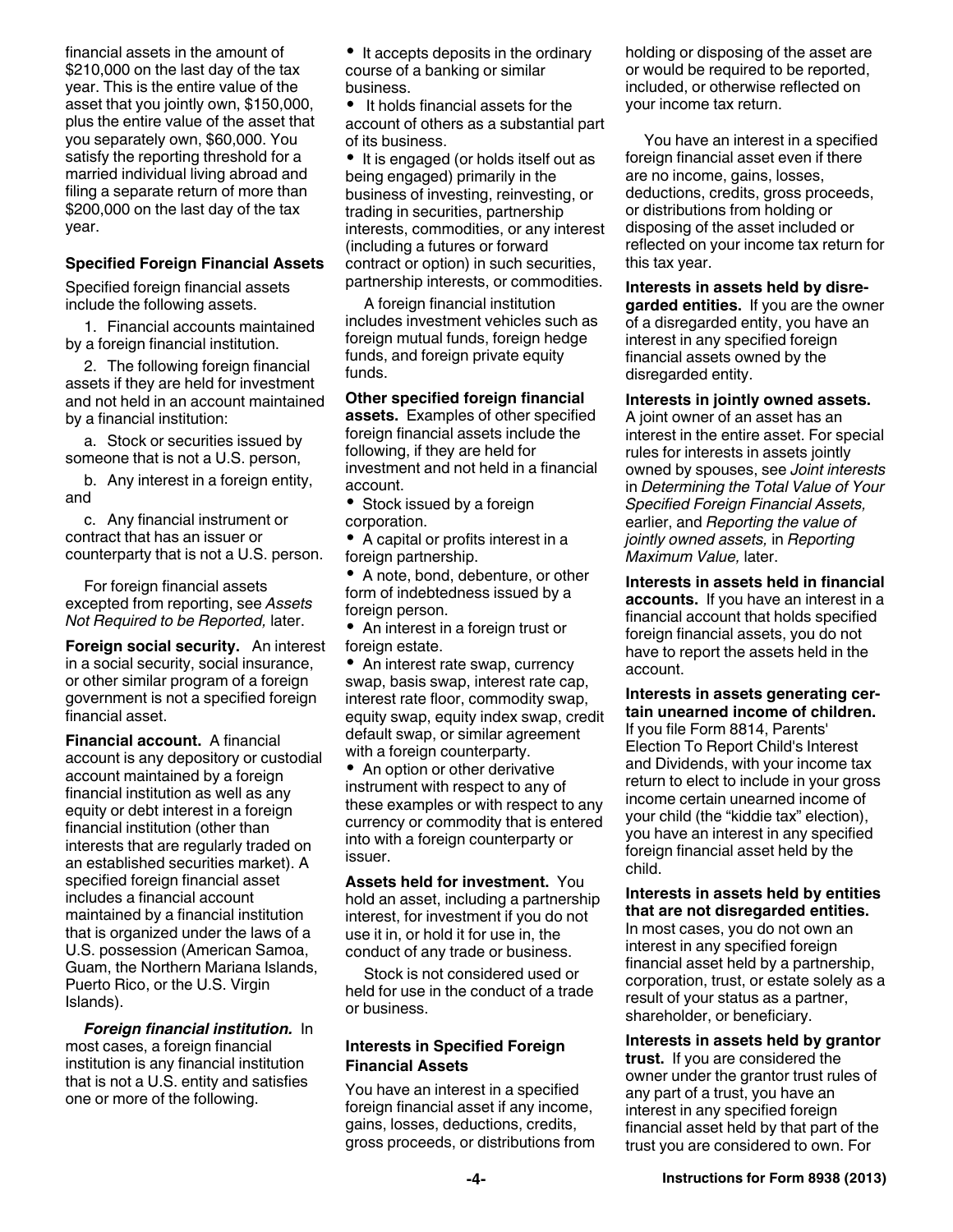<span id="page-4-0"></span>exceptions from reporting for owners of certain domestic investment or bankruptcy trusts, see *Domestic investment trusts* and *Domestic bankruptcy trusts* in *Assets Not Required to be Reported,* later.

**Interests in foreign estates and foreign trusts.** An interest in a foreign trust or a foreign estate is not a specified foreign financial asset unless you know or have reason to know based on readily accessible information of the interest. If you receive a distribution from the foreign trust or foreign estate, you are considered to know of the interest.

**Interests in foreign pension plans and foreign deferred compensation plans.** Report in Part II your interest in the foreign pension plan or foreign deferred compensation plan.

Do not separately report the assets held by the plan. See *Valuing interests in foreign estates, foreign pension plans, and foreign deferred compensation plans* in *Reporting Maximum Value,* later.

#### **Reporting Period**

Unless an exception applies, the reporting period for Form 8938 is your tax year.

**Exception for partial tax years of specified individuals.** If you are a specified individual for less than the entire tax year, the reporting period is the part of the year that you are a specified individual.

*Example 1.* John is a calendar year taxpayer. The Form 8938 reporting period begins on January 1 and ends on December 31.

**Example 2.** Agnes was a single, calendar year taxpayer who died on March 6. The Form 8938 reporting period begins on January 1 and ends on March 6.

*Example 3.* George, a calendar year taxpayer, is not a U.S. citizen or married. George arrived in the United States on February 1 and satisfied the substantial presence test for the tax year. The Form 8938 reporting period begins on George's U.S. residency starting date, February 1, and ends on December 31.

#### **Reporting Maximum Value**

You must report the maximum value during the tax year of each specified foreign financial asset reported on Form 8938. In most cases, the value of a specified foreign financial asset is its fair market value. An appraisal by a third party is not necessary to estimate the maximum fair market value during the year. See *Valuing financial accounts* and *Valuing other specified foreign financial assets,*  later.

**Assets with no positive value.** If the maximum value of a specified foreign financial asset is less than zero, use a value of zero as the maximum value of the asset.

**Foreign currency conversion.** If your specified foreign financial asset is denominated in a foreign currency during the tax year, the maximum value of the asset must be determined in the foreign currency and then converted to U.S. dollars.

In most cases, you must use the U.S. Treasury Department's Financial Management Service foreign currency exchange rate for purchasing U.S. dollars. You can find this rate on

*[www.fms.treas.gov/intn.html](http://www.fms.treas.gov/intn.html)*. If no Financial Management Service exchange rate is available, you must use another publicly available foreign currency exchange rate for purchasing U.S. dollars and disclose the rate on Form 8938.

*Currency determination date.*  Use the currency exchange rate on the last day of the tax year to figure the maximum value of a specified foreign financial asset or the value of a specified foreign financial asset for the purpose of determining the total value of your specified foreign financial assets to see whether you have met the reporting threshold. Use this rate even if you sold or otherwise disposed of the specified foreign financial asset before the last day of the tax year.

**Reporting the value of jointly owned assets.** If you own an asset jointly with one or more persons, you must report the asset's maximum value as follows.

*Married specified individuals filing a joint income tax return.* If you are married and you and your spouse file a joint income tax return, report any specified foreign financial asset that you jointly own only once and include the maximum value of the entire asset (and not just the maximum value of your interest in the asset). Also, you must report any specified foreign financial asset that you or your spouse separately own and include the maximum value of the entire asset. If you and your spouse file a joint income tax return that includes Form 8814, you must report any specified foreign financial asset your child owns only once and include the maximum value of the entire asset.

*Married specified individuals filing separate income tax returns.* 

If you are married and you and your spouse are specified individuals who file separate income tax returns, both you and your spouse report any specified foreign financial asset that you jointly own on your separate Forms 8938, and both you and your spouse must include the maximum value of the entire asset on your separate Forms 8938. You also must report any specified foreign financial asset that you own individually on your separate Form 8938 and include the maximum value of the entire asset. If you file Form 8814, you must report any specified foreign financial asset your child owns and include the maximum value of the entire asset.

**Other joint ownership.** If you are a joint owner of a specified foreign financial asset and you cannot use one of the special rules for married individuals who file a joint tax return, you must report the specified foreign financial asset and include the maximum value of the entire asset.

**Valuing financial accounts.** You may rely on periodic account statements for the tax year to report a financial account's maximum value unless you know or have reason to know based on readily accessible information that the statements do not reflect a reasonable estimate of the maximum account value during the tax year.

**Valuing other specified foreign financial assets.** In most cases, you may use the value of a specified foreign financial asset, other than a financial account, as of the last day of the tax year, unless you know or have reason to know based on readily accessible information that the value does not reflect a reasonable estimate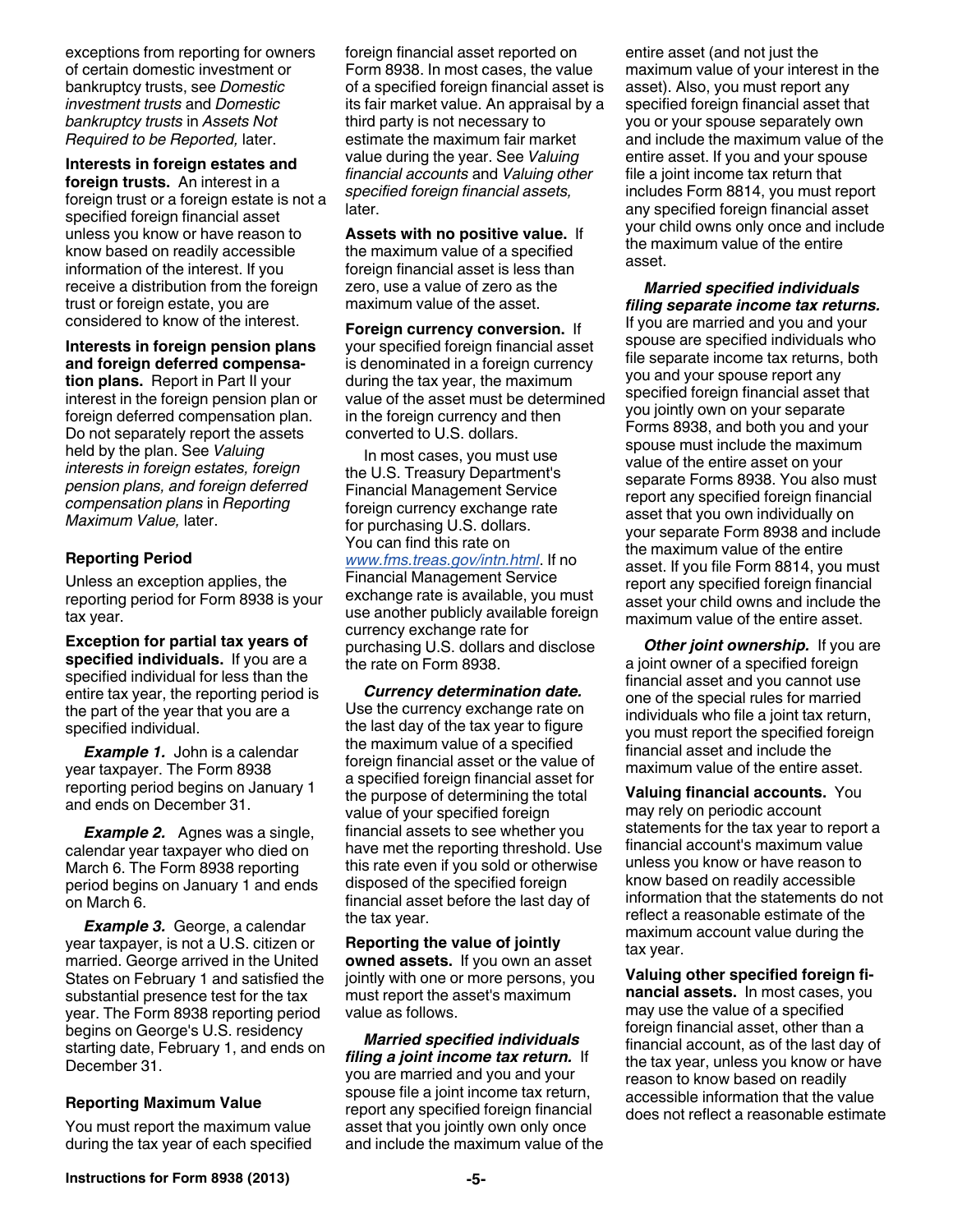<span id="page-5-0"></span>of the maximum value of the asset during the tax year.

*Example. I have publicly-traded foreign stock not held in a financial account that has a fair market value as of the last day of the tax year of \$100,000, although, based on daily price information that is readily available, the 52-week high trading price for the stock results in a maximum value of the stock during the tax year of \$150,000.* If you are required to file Form 8938, the maximum value of the foreign stock to be reported is \$150,000, based on readily available information of the stock's maximum value during the tax year.

#### **Valuing interests in foreign trusts.**

If you are a beneficiary of a foreign trust, the maximum value of your interest in the trust is the sum of the following amounts.

• The value of all of the cash or other property distributed during the tax year from the trust to you as a beneficiary, and

• The value using the valuation tables under section 7520 of your right as a beneficiary to receive mandatory distributions as of the last day of the tax year.

#### **Valuing interests in foreign estates, foreign pension plans, and foreign deferred compensation**

**plans.** If you have an interest in a foreign estate, foreign pension plan, or foreign deferred compensation plan, the maximum value of your interest is the fair market value of your beneficial interest in the assets of the estate, pension plan, or deferred compensation plan as of the last day of the tax year. If you do not know or have reason know based on readily accessible information the fair market value as of the last day of the tax year, the maximum value is the fair market value, determined as of the last day of the tax year, of the cash and other property distributed during the tax year to you as a beneficiary or participant. If you received no distributions during the tax year and do not know or have reason to know based on readily accessible information the fair market value of your interest as of the last day of the tax year, use a value of zero as the maximum value of the asset.

#### **Assets Not Required to be Reported**

You are not required to report the following assets.

**Certain financial accounts.** The following financial accounts and the assets held in such accounts are not specified foreign financial assets and do not have to be reported on Form 8938.

1. A financial account that is maintained by a U.S. payer, such as a domestic financial institution. In general, a U.S. payer also includes a domestic branch of a foreign bank or foreign insurance company and a foreign branch or foreign subsidiary of a U.S. financial institution. Examples of financial accounts maintained by U.S. financial institutions include:

- U.S. mutual funds accounts;
- IRAs (traditional or Roth);
- Section 401(k) retirement accounts;
- $\bullet$ Qualified U.S. retirement plans;
- Brokerage accounts maintained by U.S. financial institutions.

2. A financial account that is maintained by a dealer or trader in securities or commodities if all of the holdings in the account are subject to the mark-to-market accounting rules for dealers in securities or an election under section 475(e) or (f) is made for all of the holdings in the account.

**Certain financial assets.** You do not have to report any asset that is not held in a financial account if the asset is subject to the mark-to-market accounting rules for dealers in securities or commodities or an election under section 475(e) or (f) is made for the asset.

#### **Exceptions to Reporting**

**Duplicative reporting.** You do not have to report any asset on Form 8938 if you report it on one or more of the following forms that you timely file with the IRS for the same tax year.

Form 3520, Annual Return To Report Transactions With Foreign Trusts and Receipt of Certain Foreign Gifts.

• Form 5471, Information Return of U.S. Persons With Respect To Certain Foreign Corporations.

Form 8621, Information Return by a Shareholder of a Passive Foreign

Investment Company or Qualified Electing Fund.

• Form 8865, Return of U.S. Persons With Respect to Certain Foreign Partnerships.

• Form 8891, U.S. Information Return for Beneficiaries of Certain Canadian Registered Retirement Plans.

Instead, you must identify on Form 8938 the form(s) on which you report the specified foreign financial asset and how many of these forms you file. See *Part IV. Excepted Specified Foreign Financial Assets,* later.

**Foreign grantor trusts.** If you are considered the owner under the grantor trust rules of any part of a foreign trust, you do not have to report any of the specified foreign financial assets held by the part of the trust you are considered to own if you satisfy the following conditions.

• You report the trust on a Form 3520 that you timely file with the IRS for the same tax year.

• The trust timely files Form 3520-A, Annual Information Return of Foreign Trust With a U.S. Owner, with the IRS for the same tax year.

Instead, you must identify on Form 8938 how many of these forms you file. See *Part IV. Excepted Specified Foreign Financial Assets,* later.

*If you are a specified individual, you must include*  **hadividual**, you must incontract the value of the assets *reported on Forms 3520, 3520-A, 5471, 8621, 8865, and 8891 in determining whether you satisfy the reporting threshold that applies to you. See* Reporting Thresholds Applying to Specified Individuals, *earlier.* 

**Domestic investment trusts.** If you are considered the owner under the grantor trust rules of any part of a domestic widely-held fixed investment trust under Regulations section 1.671-5, you do not have to report any specified foreign financial asset held by the part of the trust you are considered to own.

**Domestic bankruptcy trusts.** If you are considered the owner under the grantor trust rules of any part of a domestic liquidating trust under Regulations section 301.7701-4(d) that is created under chapter 7 or chapter 11 of the Bankruptcy Code, you do not have to report any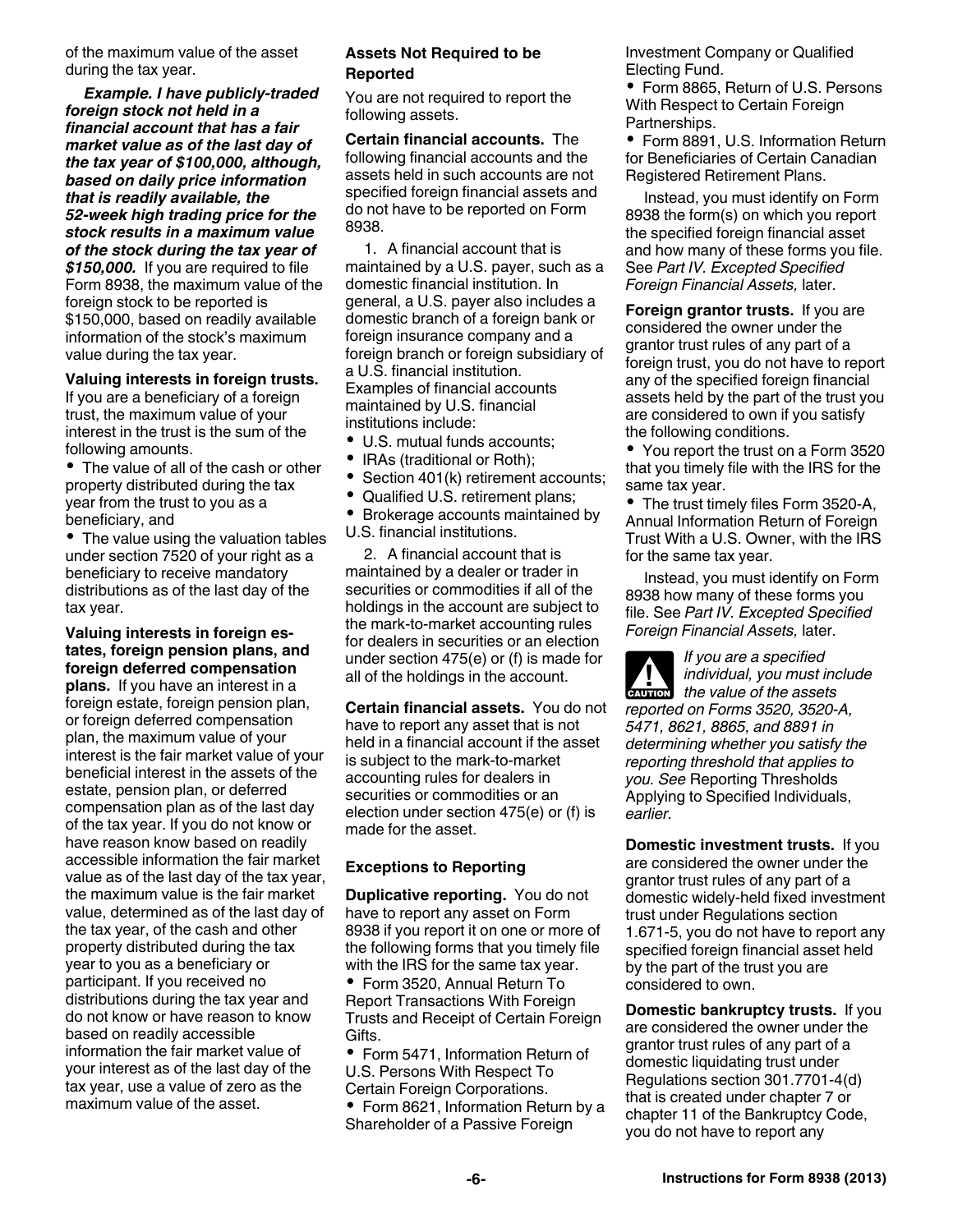<span id="page-6-0"></span>specified foreign financial asset held by the part of the trust you are considered to own.

**Bona fide resident of a U.S. possession.** If you are a bona fide resident of a U.S. possession (American Samoa, Guam, the Northern Mariana Islands, Puerto Rico, or the U.S. Virgin Islands) who is required to file Form 8938, you do not have to report the following specified foreign financial assets on Form 8938.

 A financial account maintained by a financial institution organized under the laws of the U.S. possession of which you are a bona fide resident.

A financial account maintained by a branch of a financial institution not organized under the laws of the U.S. possession of which you are a bona fide resident, if the branch is subject to the same tax and information reporting requirements that apply to a financial institution organized under the laws of the U.S. possession of which you are a bona fide resident.

• Stock or securities issued by an entity organized under the laws of the U.S. possession of which you are a bona fide resident.

• An interest in an entity organized under the laws of the U.S. possession of which you are a bona fide resident.

A financial instrument or contract held for investment, provided each issuer or counterparty that is not a U.S. person is either an entity organized under the laws of the U.S. possession of which you are a bona fide resident or a bona fide resident of the U.S. possession of which you are a bona fide resident.

#### **Penalties**

You may be subject to penalties if you fail to timely file a correct Form 8938 or if you have an understatement of tax relating to an undisclosed specified foreign financial asset.

#### **Failure-to-File Penalty**

If you are required to file Form 8938 but do not file a complete and correct Form 8938 by the due date (including extensions), you may be subject to a penalty of \$10,000.

**Continuing failure to file.** If you do not file a correct and complete Form 8938 within 90 days after the IRS mails you a notice of the failure to file, you may be subject to an additional penalty of \$10,000 for each 30-day

period (or part of a period) during which you continue to fail to file Form 8938 after the 90-day period has expired. The maximum additional penalty for a continuing failure to file Form 8938 is \$50,000.

**Married taxpayers filing a joint income tax return.** If you are married and you and your spouse file a joint income tax return, the failure to file penalties apply as if you and your spouse were a single person. You and your spouse's liability for all penalties is joint and several.

**Presumption of maximum value.** If the IRS determines that you have an interest in one or more specified foreign financial assets and asks you for information about the value of any asset, but you do not provide enough information for the IRS to determine the value of the asset, you are presumed to own specified foreign financial assets with a value of more than the reporting threshold that applies to you. See *Determining the Reporting Threshold That Applies to You,* earlier. In such case you are subject to the failure-to-file penalties if you do not file Form 8938.

**Reasonable cause exception.** No penalty will be imposed if you fail to file Form 8938 or to disclose one or more specified foreign financial assets on Form 8938 and the failure is due to reasonable cause and not to willful neglect. You must affirmatively show the facts that support a reasonable cause claim.

The determination of whether a failure to disclose a specified foreign financial asset on Form 8938 was due to reasonable cause and not due to willful neglect will be determined on a case-by-base basis, taking into account all pertinent facts and circumstances.

*Effect of foreign jurisdiction laws.* The fact that a foreign jurisdiction would impose a civil or criminal penalty on you if you disclose the required information is not reasonable cause.

#### **Accuracy-Related Penalty**

If you underpay your tax as a result of a transaction involving an undisclosed specified foreign financial asset, you may have to pay a penalty equal to 40 percent of that underpayment.

*Examples.* Examples of underpayments due to transactions involving an undisclosed specified foreign financial asset include the following.

• You do not report ownership of shares in a foreign corporation on Form 8938 and you received tax distributions from the company that you did not report on your income tax return.

You do not report ownership of shares in a foreign company on Form 8938 and you sold the shares in the company for a gain and did not report the gain on your income tax return.

• You do not report a foreign pension on Form 8938 and you received a taxable distribution from the pension plan that you did not report on your income tax return.

#### **Fraud**

If you underpay your tax due to fraud, you must pay a penalty of 75 percent of the underpayment due to fraud.

#### **Criminal Penalties**

In addition to the penalties already discussed, if you fail to file Form 8938, fail to report an asset, or have an underpayment of tax, you may be subject to criminal penalties.

#### **Statute of Limitations**

If you fail to file Form 8938 or fail to report a specified foreign financial asset that you are required to report, the statute of limitations for the tax year may remain open for all or a part of your income tax return until 3 years after the date on which you file Form 8938.

**Extended statute of limitations for failure to include income.** If you do not include in your gross income an amount relating to one or more specified foreign financial assets, and the amount you omit is more than \$5,000, any tax you owe for the tax year can be assessed at any time within 6 years after you filed your return.

For this purpose, specified foreign financial assets include any specified foreign financial assets in which you have an interest without regard to the reporting threshold that applies to you and regardless of any exception from reporting a specified foreign financial asset on Form 8938.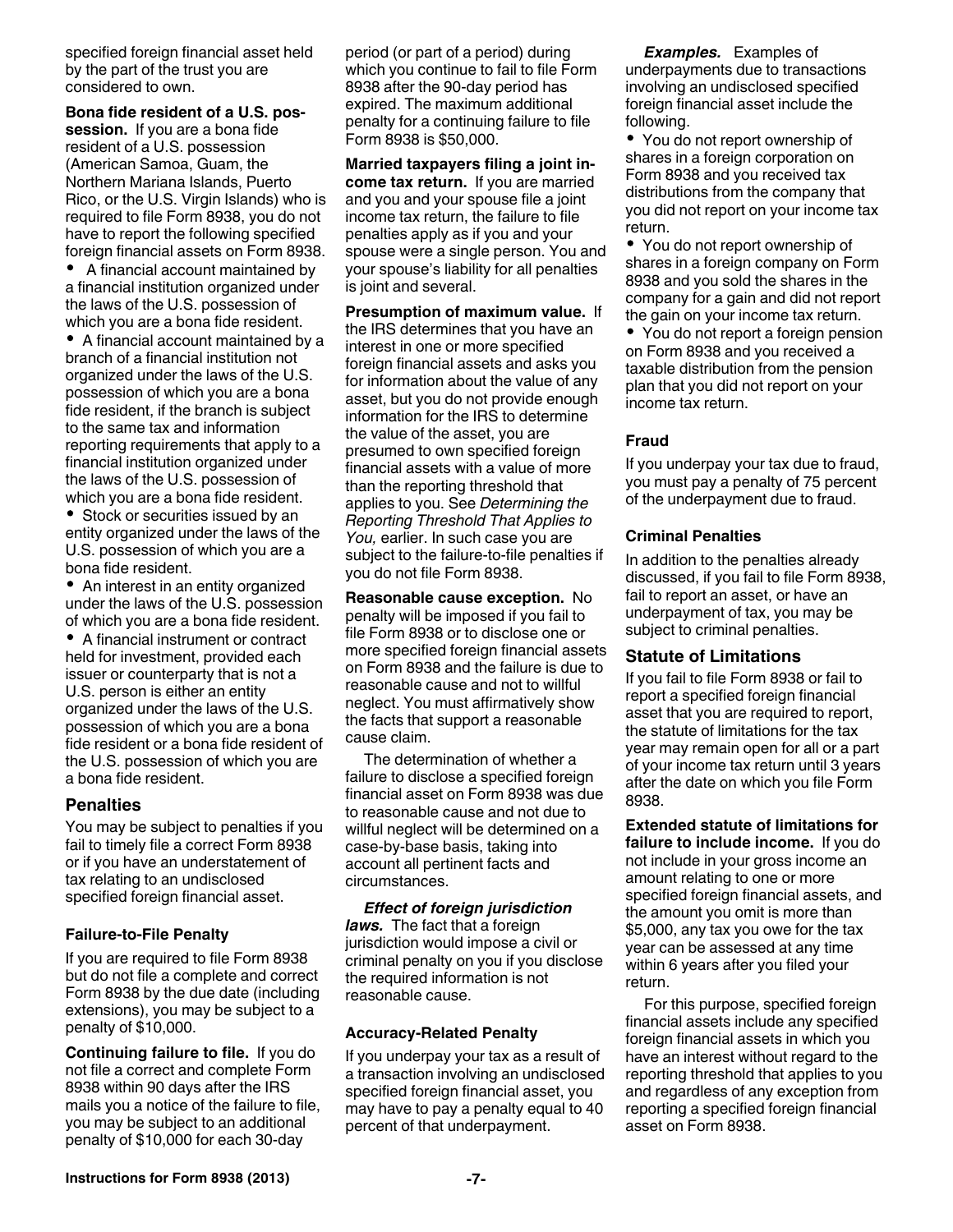# <span id="page-7-0"></span>**Specific Instructions**

**Before you begin.** If you are a specified individual and report all of your specified foreign financial assets on timely-filed Forms 3520, 3520-A, 5471, 8621, 8865, or 8891, you do not have to report them on Form 8938. Instead, enter your name(s) and identification number at the top of the form and complete Part IV only. If you report only a part of your specified foreign financial assets on one or more of these forms, report the remaining assets on Form 8938 and complete Part IV.

**Additional sheets.** If you have more than one account or asset to report in Part V or VI, or more than one issuer or counterparty to report in Part VI, use the continuation statement provided after page 2. Copy as many continuation statements as you need, and attach the completed statements to Form 8938 following page 2. Check the box at the top of page 1 of the form to indicate that you are attaching continuation statements, and enter the number of continuation statements in the space provided.

# **Identifying Information**

Enter your name(s) and identifying number as shown on the annual return you are filing with Form 8938.

*If you are a specified individual (see* Specified individual, *earlier) for less than the entire tax year, you only have to report the information for the part of the year that you are a specified individual.* **TIP**

**Identifying number.** Enter the first social security number (SSN) or individual taxpayer identification number (ITIN) on your income tax return.

### **Part I. Foreign Deposit and Custodial Accounts Summary**

Use Part I to summarize information regarding foreign deposit and custodial accounts reported on all Parts V.

*Line 1.* Report the number of deposit accounts reported on Form 8938.

*Line 2.* Report the total of all maximum values for each of the deposit accounts.

*Line 3.* Report the number of custodial accounts reported on Form 8938.

*Line 4.* Report the maximum value of all custodial accounts reported on Form 8938.

*Line 5.* Indicate whether any foreign deposit or custodial accounts were closed during the tax year.

#### **Part II. Other Foreign Assets Summary**

Use Part II to summarize information regarding other foreign assets reported on all Parts VI.

*Line 1.* Report the number of foreign assets reported on Form 8938.

**Line 2.** Report the maximum value of all other foreign assets.

*Line 3.* Indicate whether any foreign assets were acquired or disposed of during the tax year.

#### **Part III. Summary of Tax Items Attributable to Specified Foreign Financial Assets**

Enter the following items for your total assets reported in Part V or Part VI and the schedule, form, or return on which you reported the items.

- Interest.
- Dividends.
- Royalties.
- Gains or (losses).
- Deductions.
- Credits.

If you did not report any tax item for a specified foreign financial asset on any form or schedule for the tax year, check the box on line 3d of Part V or Part VI for the account or asset.

### **Part IV. Excepted Specified Foreign Financial Assets**

If you reported a specified foreign financial asset on certain other forms listed below for the same tax year, you may not have to report it on Form 8938. However, you must identify the form where you reported the asset by indicating how many forms you filed.

For more information, see *Duplicative reporting,* earlier. If you reported a specified foreign financial asset on one or more of the following forms, enter the number of forms filed.

- Form 3520.
- Form 3520-A.
- $\bullet$ Form 5471.
- Form 8621.
- Form 8865.
- Form 8891.

**Foreign grantor trusts.** If you are treated as an owner of any part of a foreign grantor trust, you may have to file Form 8938 to report specified foreign financial assets held by the trust. If you are a beneficiary of the foreign trust, you may have to file Form 8938 to report your interest in the trust. You do not have to report on Form 8938 any specified foreign financial asset held by the trust or your interest in the trust if you report the trust on a Form 3520 you timely file for the tax year and the trust timely files Form 3520-A for the tax year.

#### **Part V. Detailed Information for each Foreign Deposit and Custodial Account Included in the Part I Summary**

Use Part V to report information for foreign deposit and custodial accounts. If you have more than one account, attach a continuation sheet with the required information for each additional account and check the box at the top of page 1 of the form.

**Lines 1 through 9.** Enter the following information for each foreign deposit or custodial account.

*Line 1.* Check the box to indicate if this is a depository or a custodial account.

*Line 2.* Enter the account number of the account or other specific identifying information for the account if there is no account number.

*Line 3.* Check one or more boxes to indicate if any of the following applies.

• The account was opened during the tax year.

• The account was closed during the tax year.

• The account was jointly owned with your spouse.

You did not report any tax item in Part III for this asset.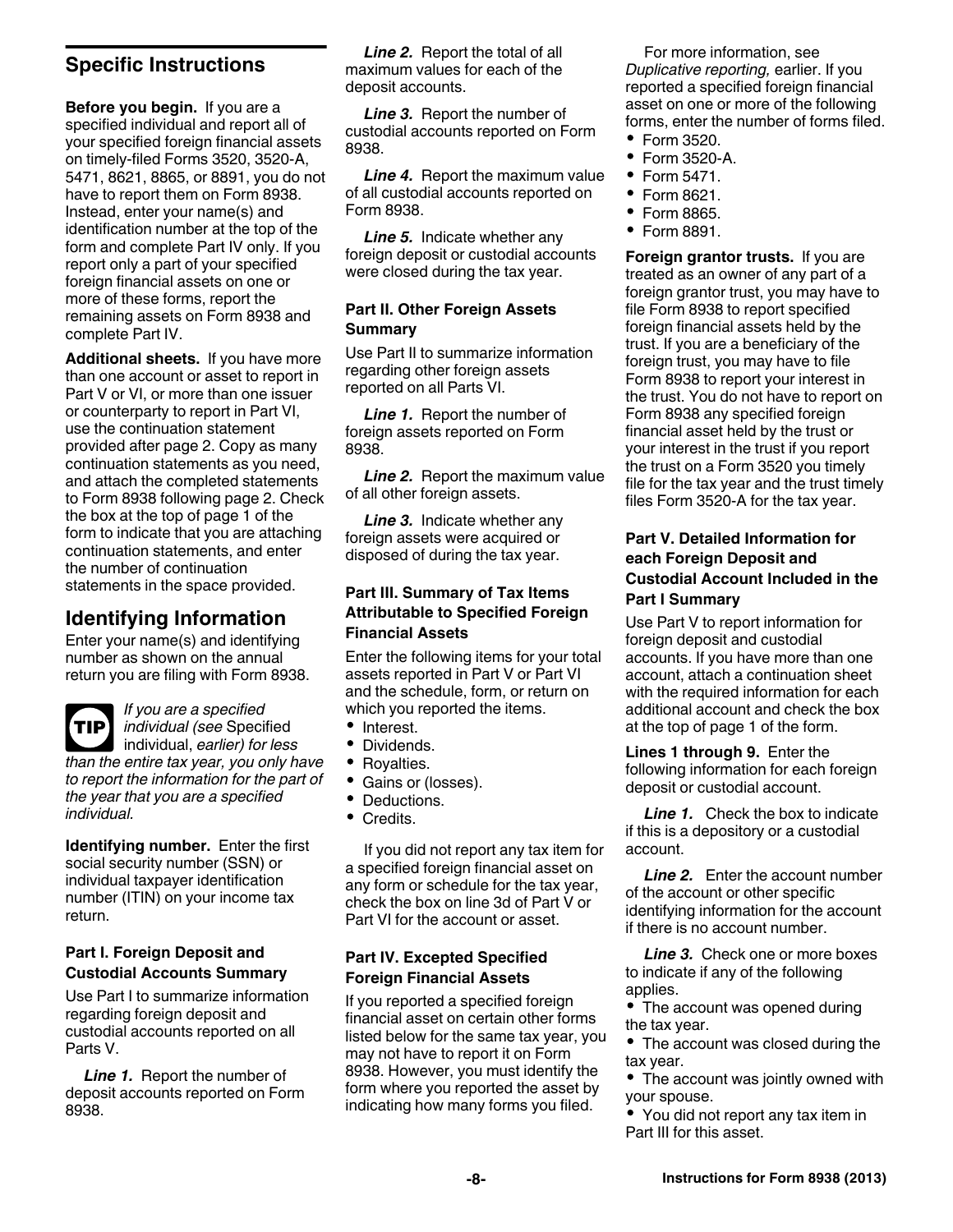<span id="page-8-0"></span>*Line 4.* Enter the maximum value of the account during the tax year.



*See* Reporting Maximum Value, *earlier, for information on determining the maximum value of the account.*

*Joint interests.* Use the following rules to determine the maximum value to report.

**Spouses filing a joint return.** You and your spouse report the maximum value of an account held jointly by you and your spouse only once on the single Form 8938 filed with your joint income tax return.

**Spouses filing separate returns.**  You and your spouse each report the maximum value of an account held jointly by you and your spouse on your separate Forms 8938 filed with your separate income tax returns.

**Other joint owners.** Report the maximum value of the entire jointly held account on your Form 8938 filed with your income tax return, regardless of the value of your separate interest in the account.

*Lines 5 and 6.* If you used a foreign currency exchange rate to convert the value of the account into U.S. dollars, check the "Yes," box on line 5 and go to line 6. Otherwise, check the "No," box and go to line 7.

Line 6. If you answered "Yes," on line 5, enter the following information.

1. The foreign currency in which the account is denominated.

2. The foreign currency exchange rate used to convert the value of the account into U.S. dollars.

3. If the U.S. Treasury Financial Management Service did not provide an exchange rate, the source of the foreign currency exchange rate that you used.



*You must use the foreign currency exchange rate on*  **c** currency exchange rate on<br> **EXUTION** the last day of the tax year, *even if you closed or disposed of the account before the last day of the tax year.*

*Lines 7 through 9.* Enter the name and mailing address of the financial institution in which you maintain this account.

#### **Part VI. Detailed Information for each "Other Foreign Asset" Included in Part II Summary**

Use Part VI to report information for specified foreign financial assets not held in a financial account. If you have more than one asset, attach a continuation sheet with the required information for each additional asset and check the box at the top of page 1 of the form.

**Lines 1 through 8.** Enter the following information for each specified foreign financial asset not held in a financial account. For examples of these foreign assets, see *Other specified foreign financial assets,* earlier.

*Line 1.* Enter a description of the asset. If the asset is stock or securities, include the class or issue of the stock or securities.

*Example 1.* You own 100 shares of XYZ Company, an Italian S.A. A sufficient description is "100 Class A shares of XYZ Company, S.A."

*Example 2.* You own a bond issued by AB GmbH, a German GmbH. A sufficient description is "Bond of AB GmbH, maturing on December 31, 2015."

*Line 2.* Enter the identifying number or other information identifying the asset.

*Line 3.* Enter the following information about the asset, if required.

1. If the asset was acquired or disposed of during the year, enter the date of acquisition and/or disposition. If the assets were acquired or disposed during different dates in the year, enter "Various."

2. If you own the asset jointly with your spouse, check the box on line 3c.

3. If you did not report any income, gain, loss, deduction, or credit for this asset on your tax return or any schedule or form attached to your income tax return filed for the tax year, check the box on line 3d.

*Line 4.* Check the box for the value range that represents the maximum value of the asset during the tax year. If the maximum value is more than \$200,000, enter the maximum value on line 4e.



*Joint interests.* Use the following rules to figure the maximum value to report.

**Spouses filing a joint return.** You and your spouse report the maximum value of an asset held jointly by you and your spouse only once on the single Form 8938 filed with your joint income tax return.

**Spouses filing separate returns.**  You and your spouse each report the maximum value of an asset held jointly by you and your spouse on your separate Forms 8938 filed with your separate income tax returns.

**Other joint owners.** Report the maximum value of the entire jointly held asset on your Form 8938 filed with your income tax return, regardless of the value of your separate interest in the asset.

*Lines 5 and 6.* If you used a foreign currency exchange rate to convert the value of the asset into U.S. dollars, check the "Yes," box on line 5 and go to line 6. Otherwise, check the "No," box and go to line 7.

Line 6. If you answered "Yes," to line 5, enter the following information.

1. The foreign currency in which the asset is denominated.

2. The foreign currency exchange rate used to convert the value of the asset into U.S. dollars.

3. If the U.S. Treasury Financial Management Service did not provide an exchange rate, the source of the foreign currency exchange rate that you used.

*You must use the foreign currency exchange rate on*  **c** currency exchange rate on<br>the last day of the tax year, *even if you sold or disposed of the asset before the last day of the tax year.*

*Lines 7a through 7d.* If the asset you reported on line 1 is stock of a foreign entity or an interest in a foreign entity, complete lines 7a through 7d.

*Line 7a.* Enter the name of the foreign entity.

*Line 7b.* Check the box on line 7b to indicate the type of foreign entity.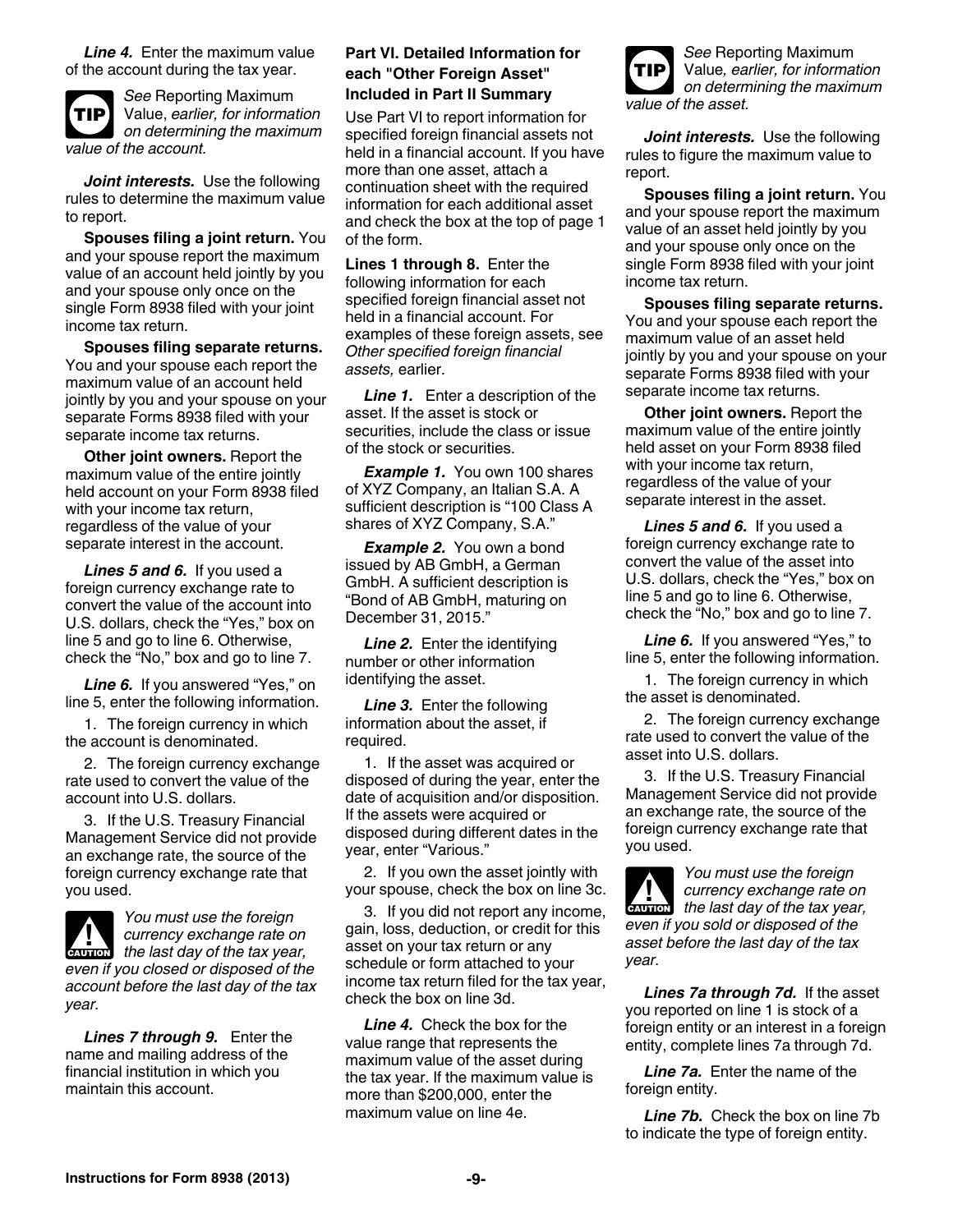<span id="page-9-0"></span>*Lines 7c and 7d.* Enter the mailing address of the foreign entity.

*Lines 8a through 8e.* If the asset you reported on line 1 is not stock of a foreign entity or an interest in a foreign entity, complete lines 8a through 8e.

**Note.** If this asset has more than one issuer or counterparty, copy the continuation statement provided after page 2 as many times as needed and complete a separate line 8 for each issuer or counterparty. Check the box at the top of page 1 of the form.

*Line 8a.* Enter the name of the issuer or counterparty and check the appropriate box to indicate if you are reporting for an issuer or a counterparty.

**Line 8b.** Check the appropriate box to indicate the type of issuer or counterparty.

**Line 8c.** Check the box to indicate if the issuer or counterparty is a U.S. person or a foreign person.

*Lines 8d and 8e.* Enter the mailing address of the issuer or counterparty. If the issuer or counterparty has a mailing address in the United States, you can enter the U.S. mailing address.

**Paperwork Reduction Act Notice** We ask for the information on this form to carry out the Internal Revenue laws of the United States. Section 6038D requires specified individuals and, upon issuance of regulations, specified domestic entities to report specified foreign financial assets in which they have an interest. Form 8938 is used to comply with this reporting requirement.

You are not required to provide the information requested on a form that is subject to the Paperwork Reduction Act unless the form displays a valid OMB control number. Books or records relating to a form or its instructions must be retained as long as their contents may become material in the administration of any Internal Revenue law. Generally, tax returns and return information are confidential, as required by section 6103.

The time needed to complete and file the form will vary depending on individual circumstances. The estimated average times are:

#### **Learning about**

| the law or the       |                 |
|----------------------|-----------------|
| <b>form</b>          | 57 min.         |
| <b>Preparing the</b> |                 |
| form                 | 2 hrs., 52 min. |
| Copving,             |                 |
| assembling,          |                 |
| and sending the      |                 |
| form to the IRS      | 48 min.         |

If you have comments concerning the accuracy of this time estimate or suggestions for making this form simpler, we would be happy to hear from you. See the instructions for the tax return with which this form is filed.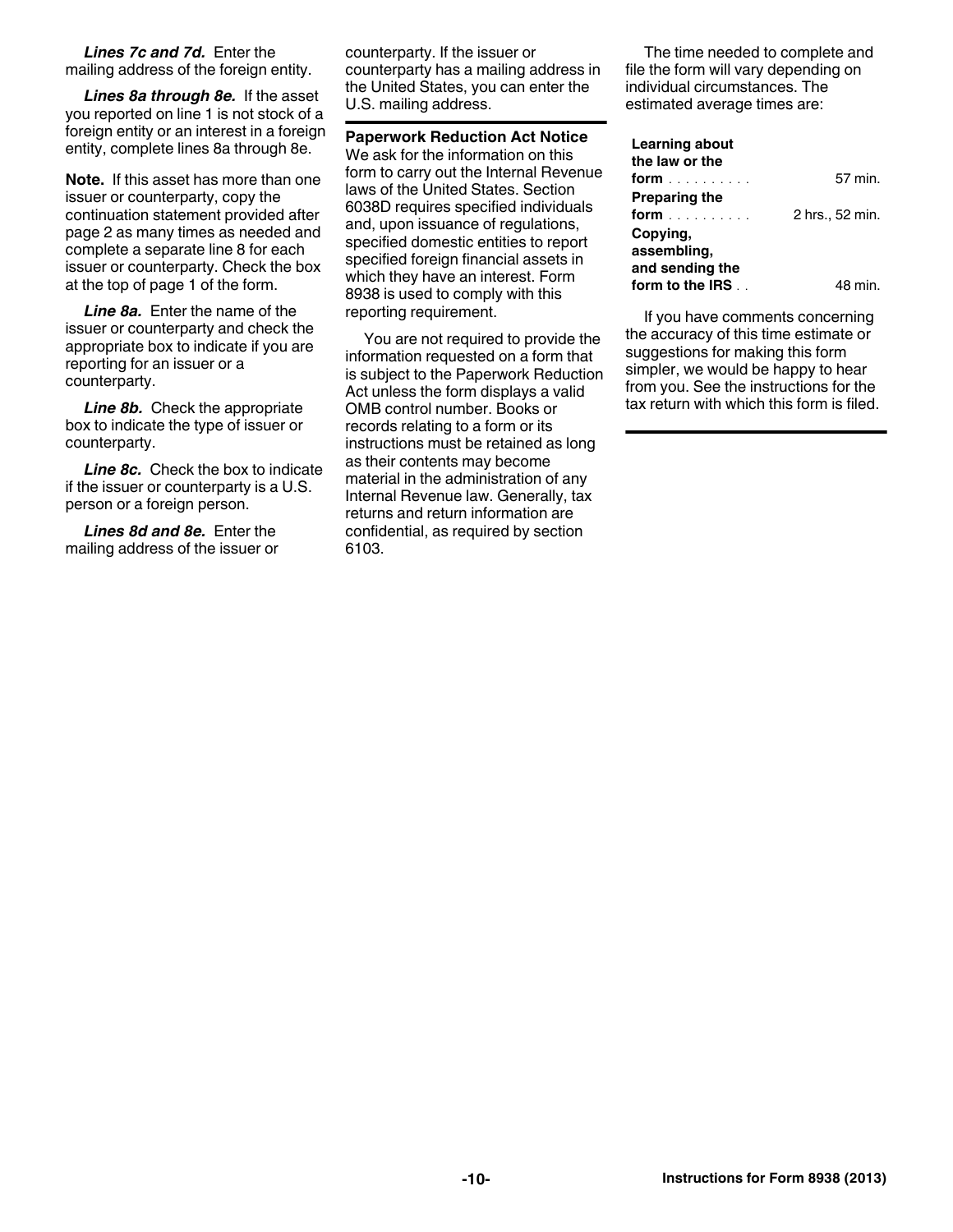

To help us develop a more useful index, please let us know if you have ideas for index entries. **Index** See "Comments and Suggestions" in the "Introduction" for the ways you can reach us.

# **A**

Accuracy-Related Penalty: Examples  $Z$ Assets Not Required to be Reported: Bona fide resident of a U.S. possession [6](#page-5-0) Domestic bankruptcy trusts <u>[6](#page-5-0)</u> Domestic investment trusts [6](#page-5-0) Duplicative reporting [6](#page-5-0) Excepted financial accounts [6](#page-5-0) Foreign grantor trusts [6](#page-5-0) Other excepted specified foreign financial assets [6](#page-5-0)

### **C**

Criminal Penalties [7](#page-6-0)

#### **D**

Determining the Total Value of Your Specified Foreign Financial Assets: Assets reported on another form [2](#page-1-0) Asset with no positive value [2](#page-1-0) Joint interests [2](#page-1-0) Value of an interest in a foreign estate, foreign pension plan, and foreign deferred compensation plan. [2](#page-1-0) Value of an interest in a foreign trust during the tax year. [2](#page-1-0) Valuing specified foreign financial assets [2](#page-1-0)

#### **E**

Exception if no income tax return required.  $1$ 

#### **F**

Failure-to-File Penalty [7](#page-6-0) Continuing failure to file. [7](#page-6-0) Foreign currency conversion: Currency determination date [5](#page-4-0) Fraud Penalty [7](#page-6-0)

# **G**

General Instructions: Future developments [1](#page-0-0) Items of Interest [1](#page-0-0) Purpose of Form [1](#page-0-0)

Specified Foreign Financial Assets [1](#page-0-0) What's New [1](#page-0-0) When and How To File [1](#page-0-0)

**I** Identifying Information.: Form 8938 for previously filed annual return [8](#page-7-0) Identifying number [8](#page-7-0) Type of filer [8](#page-7-0) Interests in Specified Foreign Financial Assets: Assets generating certain unearned income of children (Kiddie tax election) [4](#page-3-0) Assets held by disregarded entities. Assets held by entities that are not disregarded entities  $4$ Assets held by grantor trust [4](#page-3-0) Assets held in financial accounts [4](#page-3-0) Foreign estates and foreign trusts [4](#page-3-0) Foreign pension plans and foreign deferred compensation plans. [4](#page-3-0) Jointly owned assets  $\frac{4}{3}$  $\frac{4}{3}$  $\frac{4}{3}$ 

#### **J**

Joi<u>n</u>t interests [2,](#page-1-0) [3](#page-2-0) Examples [3](#page-2-0) Joint ownership with spouse filing joint income tax return. [2](#page-1-0) Joint ownership with a spouse who is not a specified individual or someone other than a spouse. [3](#page-2-0) Joint ownership with spouse filing separate income tax return. [2](#page-1-0)

#### **M** Married taxpayers filing a joint income tax return living outside the United States [2](#page-1-0) Married taxpayers filing separate income tax returns living outside the United States [2](#page-1-0)

**P**

Paperwork Reduction Act Notice [10](#page-9-0)

Part I, Foreign Deposit and Custodial Accounts Summary: Line 1 <u>[8](#page-7-0)</u> Line 2 <u>[8](#page-7-0)</u> Line  $3\bar{8}$  $3\bar{8}$  $3\bar{8}$ Line 4 <u>[8](#page-7-0)</u> Line 5 <u>[8](#page-7-0)</u> Part II, Other Foreign Assets Summary: Line 1 Line  $2\overline{8}$  $2\overline{8}$  $2\overline{8}$ Line 3 <u>[8](#page-7-0)</u> Part III. Summary of Tax Items Attributable to Specified Foreign Financial Assets [8](#page-7-0) Part IV. Excepted Specified Foreign Financial Assets: Foreign grantor trusts [8](#page-7-0) Part V. Detailed Information for each Foreign Deposit and Custodial Account Included in the Part I Summary: Line 1 [8](#page-7-0) Line 2 <mark>[8](#page-7-0)</mark> Line 3 <u>[8](#page-7-0)</u> Line  $4\overline{8}$  $4\overline{8}$  $4\overline{8}$ Line 5 <mark>[8](#page-7-0)</mark> Line 6 <u>[8](#page-7-0)</u> Line 7 <mark>[8](#page-7-0)</mark> Line [8](#page-7-0) <mark>8</mark> Line 9 <u>[8](#page-7-0)</u> Part VI. Detailed Information for each "Other Foreign Asset" Included in Part II Summary: Joint interests [9](#page-8-0) Line 1 [9](#page-8-0) Line 2 <u>[9](#page-8-0)</u> Line 3 <u>[9](#page-8-0)</u> Line  $4\overline{9}$  $4\overline{9}$  $4\overline{9}$ Lines  $5$  and  $6\frac{9}{9}$  $6\frac{9}{9}$  $6\frac{9}{9}$ Lines 7a through 7d [9](#page-8-0) Lines 8a through 8e  $\overline{9}$  $\overline{9}$  $\overline{9}$ Penalties: Penalties, Criminal [7](#page-6-0) Continuing failure to file. [7](#page-6-0) Failure-to-File Penalty [7](#page-6-0) Married taxpayers filing a joint income tax return [7](#page-6-0) Presumption of maximum value [7](#page-6-0) Reasonable cause exception: Effect of foreign jurisdiction laws [7](#page-6-0) Penalty, Accuracy-Related [7](#page-6-0) Presence abroad. [2](#page-1-0) Purpose of Form [1](#page-0-0)

**R** Regulations, future [1](#page-0-0) Reporting Maximum Value: Assets with no positive value [5](#page-4-0) Foreign currency conversion [5](#page-4-0) Reporting the value of jointly owned assets [5](#page-4-0) Valuing financial accounts [5](#page-4-0) Valuing interests in foreign estates, foreign pension plans, and foreign deferred compensation plans. [5](#page-4-0) Valuing interests in foreign trusts [5](#page-4-0) Valuing other specified foreign financial assets [5](#page-4-0) Reporting Period: Examples <u>[5](#page-4-0)</u> Exception for partial tax years of specified individuals. [5](#page-4-0) Reporting the value of jointly owned assets: Married specified individuals filing a joint income tax return [5](#page-4-0) Married specified individuals filing separate income tax returns [5](#page-4-0) Other joint ownership [5](#page-4-0) Reporting Threshold Applying to Specified Individuals: Married taxpayers filing a joint income tax return and living in the United States [1](#page-0-0) Married taxpayers filing separate returns and living in the United States [1](#page-0-0) Presence abroad [1](#page-0-0) Taxpayers living abroad [1](#page-0-0) Unmarried taxpayer living in the United States [1](#page-0-0)

#### **S**

Specific Instructions: Additional sheets [8](#page-7-0) Specified Domestic Entity [1](#page-0-0) Specified Foreign Financial Assets: Assets held for investment [4](#page-3-0) Financial account  $4$